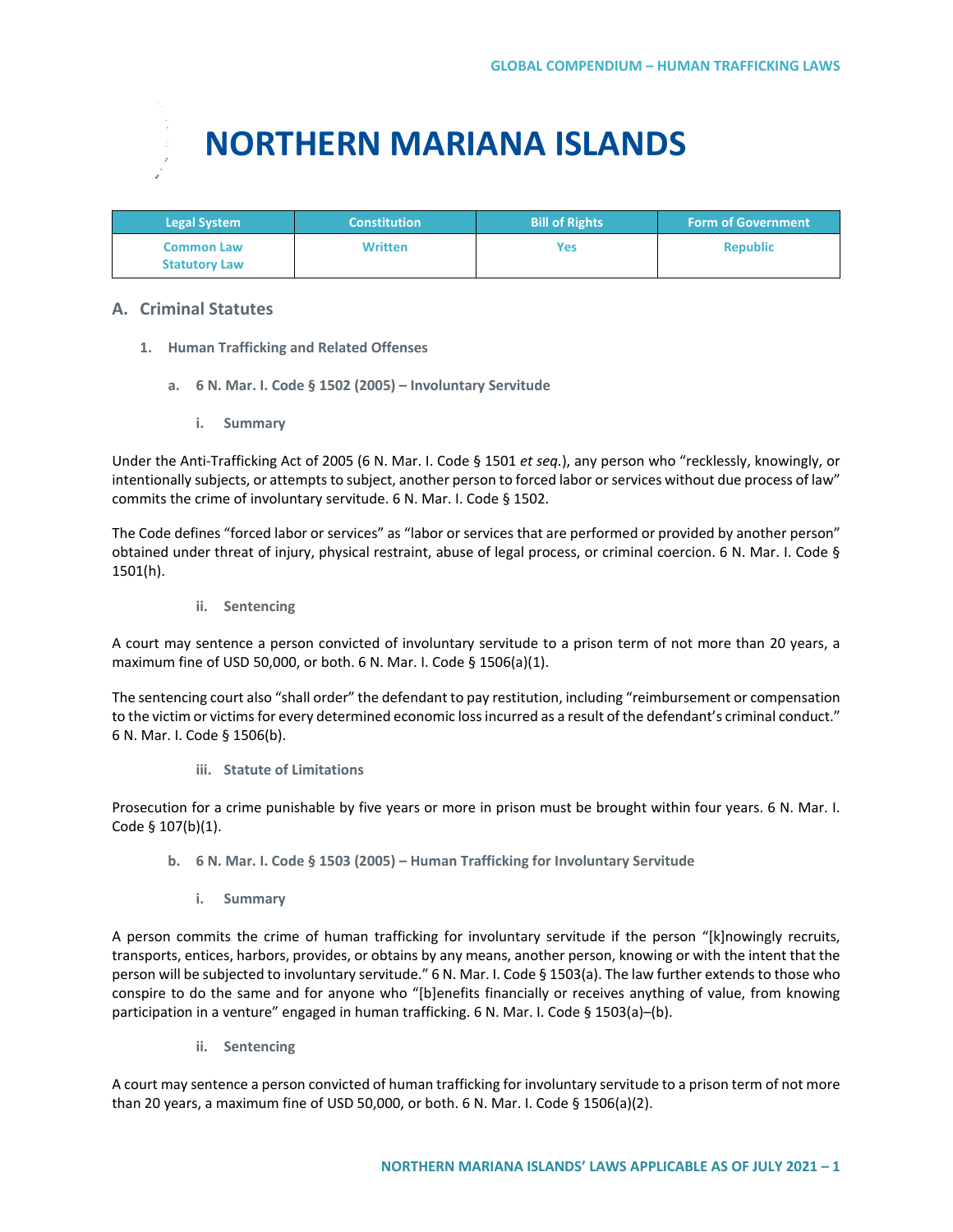The sentencing court also "shall order" the defendant to pay restitution, including "reimbursement or compensation to the victim or victims for every determined economic loss incurred as a result of the defendant's criminal conduct." 6 N. Mar. I. Code § 1506(b).

**iii. Statute of Limitations**

Prosecution for a crime punishable by five years or more in prison must be brought within four years. 6 N. Mar. I. Code § 107(b)(1).

- **c. 6 N. Mar. I. Code § 1504 (2005) – Sexual Servitude of a Minor**
	- **i. Summary**

A person commits the offense of sexual servitude of a minor if the person:

- (a) Knowingly recruits, entices, harbors, transports, provides, or procures by any means, a person under 18 years of age, with the intent of inducing the person to engage in any commercial sex act, conduct prohibited under the Sexual Abuse of a Minor statutes, ... or conduct prohibited under the Unlawful Exploitation of a Minor statute, ...;
- (b) Knowingly recruits, entices, harbors, transports, provides, or procures by any means, a person under 18 years of age, knowing that another will induce, or attempt to induce, the person being recruited, enticed, harbored, transported, provided, or procured, to engage in any commercial sex act, conduct prohibited under the Sexual Abuse of a Minor statutes, ... or conduct prohibited under the Unlawful Exploitation of a Minor statute, ...; or
- (c) Knowingly causes or attempts to cause a minor to engage in any commercial sex act, conduct prohibited under the Sexual Abuse of a Minor statutes, ... or conduct prohibited under the Unlawful Exploitation of a Minor statute ….

6 N. Mar. I. Code § 1504(a)–(c).

"Commercial sex act" means "any sex act or sexual conduct, including sexually explicit performances, on account of which anything of value is exchanged, given, promised to, or received by any person." 6 N. Mar. I. Code § 1501(d).

The Code further provides that a defendant may assert, as an affirmative defense, that the defendant "reasonably believed" that the victim was 18 or older, so long as the victim was at least 15 years old at the time of the offense. 6 N. Mar. I. Code § 1504(d).

**ii. Sentencing**

Committing the crime of sexual servitude of a minor generally carries a maximum prison term of 25 years, a maximum fine of USD 50,000, or both. N. Mar. I. Code § 1506(a)(3). The Code provides a sentencing enhancement for offenses involving the "use or threat of force" or "fraud or coercion," with a maximum prison term of 30 years, a fine not to exceed USD 50,000, or both. N. Mar. I. Code § 1506(a)(3).

The sentencing court also "shall order" the defendant to pay restitution, including "reimbursement or compensation to the victim or victims for every determined economic loss incurred as a result of the defendant's criminal conduct." 6 N. Mar. I. Code § 1506(b).

**iii. Statute of Limitations**

A prosecution for a "crime involving sexual contact, physical or sexual abuse, exhibitionism or sexual exploitation, committed against" a minor may be brought at any time. 6 N. Mar. I. Code § 107(a). Prosecution for other crimes punishable by five years or more in prison must be brought within four years. 6 N. Mar. I. Code § 107(b)(1).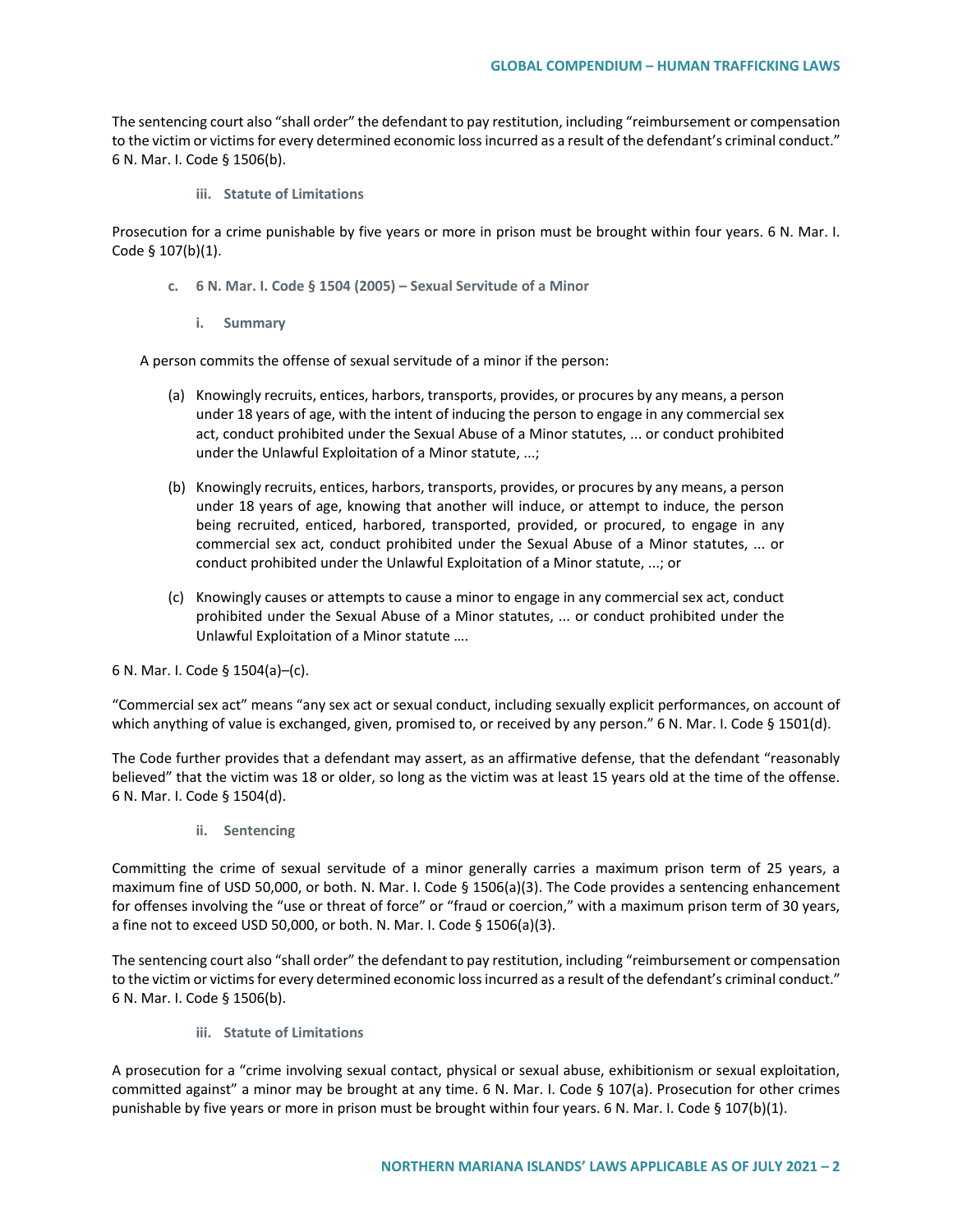- **d. 6 N. Mar. I. Code § 1505 (2005) – Transporting a Person for Purposes of Prostitution** 
	- **i. Summary**

A person commits the crime of transporting a person for prostitution if the person;

- (a) Knowingly recruits, transports, entices, harbors, provides, or obtains by any means, another person, knowing that the person will engage in prostitution; or
- (b) Conspires with another or attempts to engage in conduct described in subsection (a), supra; or
- (c) Benefits financially or receives anything of value, from knowing participation in a venture engaged in an act described in violation of subsections (a) or (b), supra.

6 N. Mar. I. Code § 1505.

**ii. Sentencing**

A person convicted for transporting a person for purposes of prostitution is subject to a maximum prison term of 10 years, a fine not to exceed USD 50,000, or both. 6 N. Mar. I. Code  $\S$  1506(a)(4).

The sentencing court also "shall order" the defendant to pay restitution, including "reimbursement or compensation to the victim or victims for every determined economic loss incurred as a result of the defendant's criminal conduct." 6 N. Mar. I. Code § 1506(b).

**iii. Statute of Limitations**

Prosecution for a crime punishable by five years or more in prison must be brought within four years. 6 N. Mar. I. Code § 107(b)(1).

**e. 6 N. Mar. I. Code § 1506 (2005) – Forfeiture**

In addition to criminal and civil penalties, "property knowingly used" as part of a violation of the Anti-Trafficking Act (6 N. Mar. I. Code § 1501 *et seq.*), and "money or property seized" as part of an investigation, are subject to forfeiture. 6 N. Mar. I. Code § 1506(c).

**f. 6 N. Mar. I. Code § 1510 (2005) – Effect of Evidence of Initial Consent**

A victim's initial consent "to the particular labor or services" in violation of the Anti-Trafficking Act is not a valid defense. 6 N. Mar. I. Code § 1510. This provision requires the trier of fact to determine whether, "in light of subsequent events and actions, the victim's consent was thereafter maintained through coercive methods, any initial consent notwithstanding." 6 N. Mar. I. Code § 1510.

**2. Online Child Sexual Exploitation and Child Pornography Offenses**

6 N. Mar. I. Code § 1314 (2001) – Unlawful Exploitation of a Minor

**3. 6 N. Mar. I. Code § 1360** *et seq.* **(1999) –Sex Offender Registration Required**

A person who visits, resides, is employed, or attends school in the Northern Mariana Islands must register as a sex offender if the person has been convicted of one of several enumerated "sex offenses" under Commonwealth and federal law. 6 N. Mar. I. Code § 1361. These "sex offenses" include the unlawful exploitation of a minor; video voyeurism of a minor; the production or distribution of child pornography; sex trafficking of a minor; sexual exploitation of children; selling or buying of children; possession of material containing child pornography;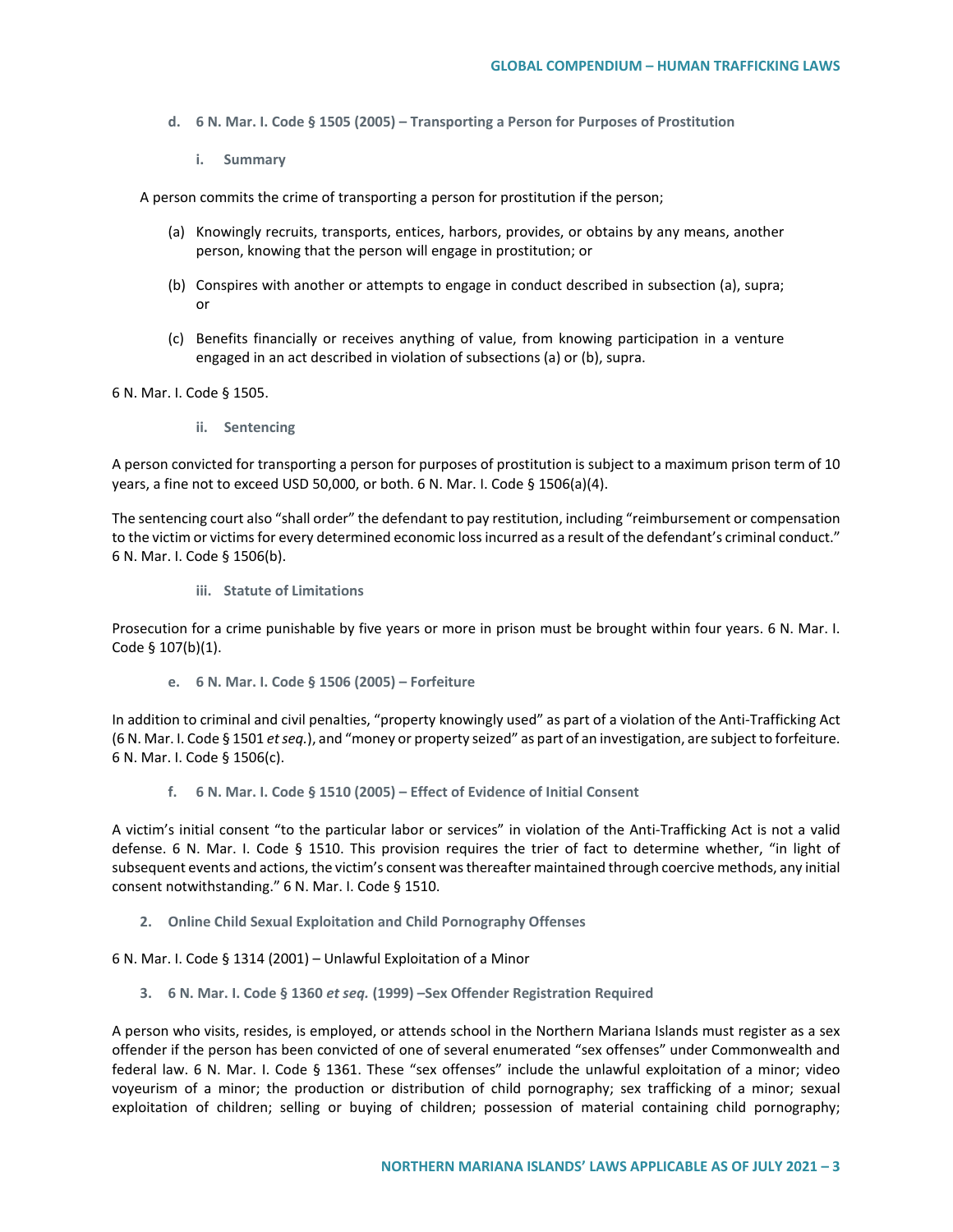production of sexually explicit depictions of a minor for import into the United States; transportation of a minor for illegal sexual activity; coercion and enticement of a minor for illegal sexual activity; and transportation of minors for illegal sexual activity. 6 N. Mar. I. Code § 1361(c)–(e).

#### **B. Civil Liability Statutes**

- **1. 6 N. Mar. I. Code § 1507 (2005) – Right to Bring a Civil Lawsuit**
	- **a. Summary**

A victim of any provision of the Anti-Trafficking Act may bring a civil lawsuit in the Northern Mariana Islands Superior Court, without regard for whether a criminal prosecution has commenced. 6 N. Mar. I. Code § 1507.

**b. Damages and Other Relief**

The court may award actual and punitive damages, as well as reasonable attorney's fees and other litigation costs. 6 N. Mar. I. Code § 1507.

**c. Statute of Limitations**

The Commonwealth's general statute of limitations provision requires a lawsuit "for injury to or for the death of one caused by the wrongful act or neglect of another" to be brought within two years. 7 N. Mar. I. Code § 2503. Victims may bring lawsuits for actions not listed in the Code up to six years after their claims accrue. 7 N. Mar. I. Code § 2505.

If the person entitled to bring a lawsuit is a minor, insane, or imprisoned when the claim first accrues, the lawsuit may be commenced within the specified time limit after the disability is removed. 7 N. Mar. I. Code § 2506.

#### **C. Additional Statutes Specific to Human Trafficking**

**1. 4 N. Mar. I. Code § 9211** *et seq***. – Minimum Wage and Hour Act**

An employee may bring a civil lawsuit to recover unpaid minimum and overtime wages. The court may award a prevailing plaintiff attorney's fees and costs. 4 N. Mar. I. Code § 9244. Willful violations of this provision entitle an employee to collect an amount equal to unpaid wages as liquidated damages. 4 N. Mar. I. Code § 9243. An employer found to have acted willfully may also face criminal penalties. 4 N. Mar. I. Code § 9242.

**2. 6 N. Mar. I. Code § 1511 (2005) – Victim's Right of Privacy**

The Northern Mariana Islands Attorney General must take "all reasonable and legal measures" to prevent disclosure of the identities of victims and their families in prosecutions under the Anti-Trafficking Act.

#### **D. Significant Cases**

No significant cases regarding the Commonwealth's trafficking statutes were found.

#### **E. Academic Research/Papers**

No academic research or papers were found regarding the Northern Mariana Islands' human trafficking statutes.

### **F. Resources**

National Human Trafficking Hotline (Northern Mariana Islands): <https://humantraffickinghotline.org/state/northern-mariana-islands>